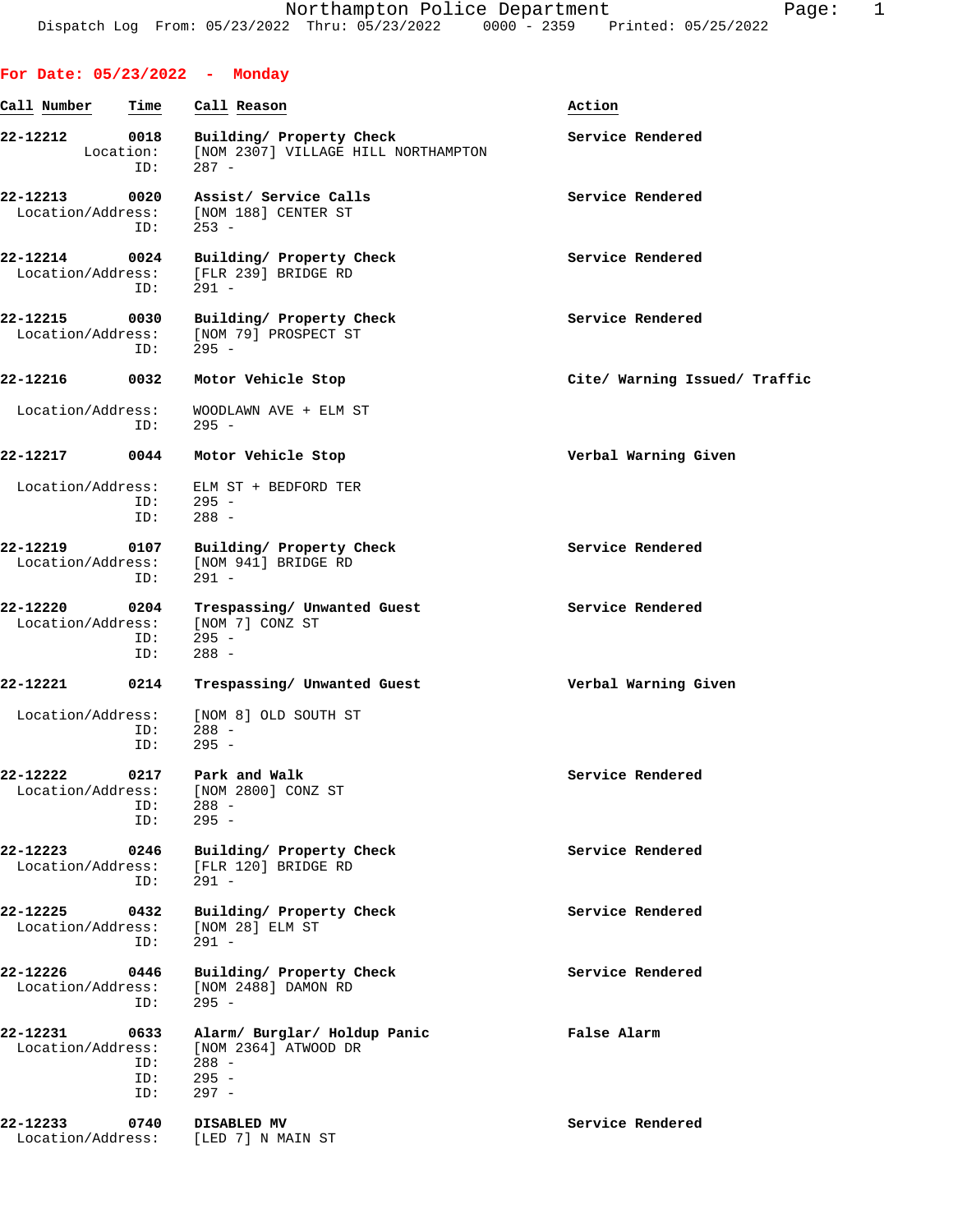|                   |                           | Northampton Police Department<br>Dispatch Log From: 05/23/2022 Thru: 05/23/2022 0000 - 2359 Printed: 05/25/2022 | 2<br>Page:                     |
|-------------------|---------------------------|-----------------------------------------------------------------------------------------------------------------|--------------------------------|
|                   |                           |                                                                                                                 |                                |
|                   | ID:                       | $299 -$<br>$261 -$                                                                                              |                                |
| 22-12235          | 0822                      | Motor Vehicle Stop                                                                                              | Investigated Incident          |
| Location/Address: |                           | [NOM 2801] KING ST                                                                                              |                                |
|                   | ID:                       | 189 -                                                                                                           |                                |
|                   | ID:                       | $294 -$<br>$197 -$                                                                                              |                                |
| 22-12239          | 0921                      | Traffic Accident                                                                                                | Cite/ Warning Issued/ Traffic  |
| Location/Address: |                           | [NOM 1618] KING ST                                                                                              |                                |
|                   | ID:                       | $230 -$                                                                                                         |                                |
|                   | ID:                       | $294 -$<br>$197 -$                                                                                              |                                |
|                   | Refer To Accident:        | $22 - 164 - AC$                                                                                                 |                                |
| 22-12245          | 0951                      | Traffic Accident                                                                                                | Investigated Incident          |
| Location/Address: | ID:                       | ALDRICH ST + FINN ST<br>$189 -$                                                                                 |                                |
| 22-12246          | 1003                      | Animal                                                                                                          | Service Rendered               |
| Location/Address: | ID:                       | [LED] GROVE AVE<br>$427 -$                                                                                      |                                |
| 22-12247          | 1004                      | Public Service, Check Welfare                                                                                   | Investigated Incident          |
| Location/Address: |                           | [NOM 1968] VILLAGE HILL RD<br>$262 -$                                                                           |                                |
|                   | ID:<br>Refer To Incident: | $22 - 1004 - OF$                                                                                                |                                |
| 22-12249          | 1024                      | Motor Vehicle Stop                                                                                              | Verbal Warning Given           |
|                   | Vicinity of:              | MT TOM RD + ROUTE 91                                                                                            |                                |
|                   | ID:                       | 191 -                                                                                                           |                                |
|                   | ID:                       | $178 -$                                                                                                         |                                |
|                   | ID:                       | $299 -$<br>$261 -$                                                                                              |                                |
| 22-12251          | 1035                      | Traffic, Complaint/Hazard                                                                                       | Area Search Negative           |
| Location/Address: |                           | SOUTH ST + OLD SOUTH ST                                                                                         |                                |
|                   | ID:                       | 189 -                                                                                                           |                                |
| 22-12253          | 1049                      | Warrant Service                                                                                                 | Arrest Male 18yrs & Over       |
| Location/Address: | ID:                       | [NOM 2714] INDUSTRIAL DR<br>$191 -$                                                                             |                                |
|                   | ID:                       | $294 -$                                                                                                         |                                |
|                   |                           | $197 -$                                                                                                         |                                |
|                   | ID:                       | $294 -$                                                                                                         |                                |
|                   | Refer To Arrest:          | $197 -$<br>$22 - 193 - AR$                                                                                      |                                |
| 22-12255          | 1115                      | Medical Emergency                                                                                               | Taken to Hospital              |
| Location/Address: |                           | [NOM 1737] COLES MEADOW RD                                                                                      |                                |
|                   | ID:                       | $294 -$                                                                                                         |                                |
|                   | Fire Unit:                | $197 -$<br>E2-Pumper-Engine 2                                                                                   |                                |
|                   | EMS Unit:                 | A01-Fire Ambulance                                                                                              |                                |
| 22-12256          | 1121                      | ASSIST OTHER AGENCY                                                                                             | Service Rendered               |
| Location/Address: | ID:                       | [NOM 1296] ISLAND RD<br>$191 -$                                                                                 |                                |
| 22-12260          | 1141                      | Suspicious/Wanted                                                                                               | Referred to Taken Other Agency |
| Location/Address: |                           |                                                                                                                 |                                |
|                   |                           | [NOM 1902] GROVE ST                                                                                             |                                |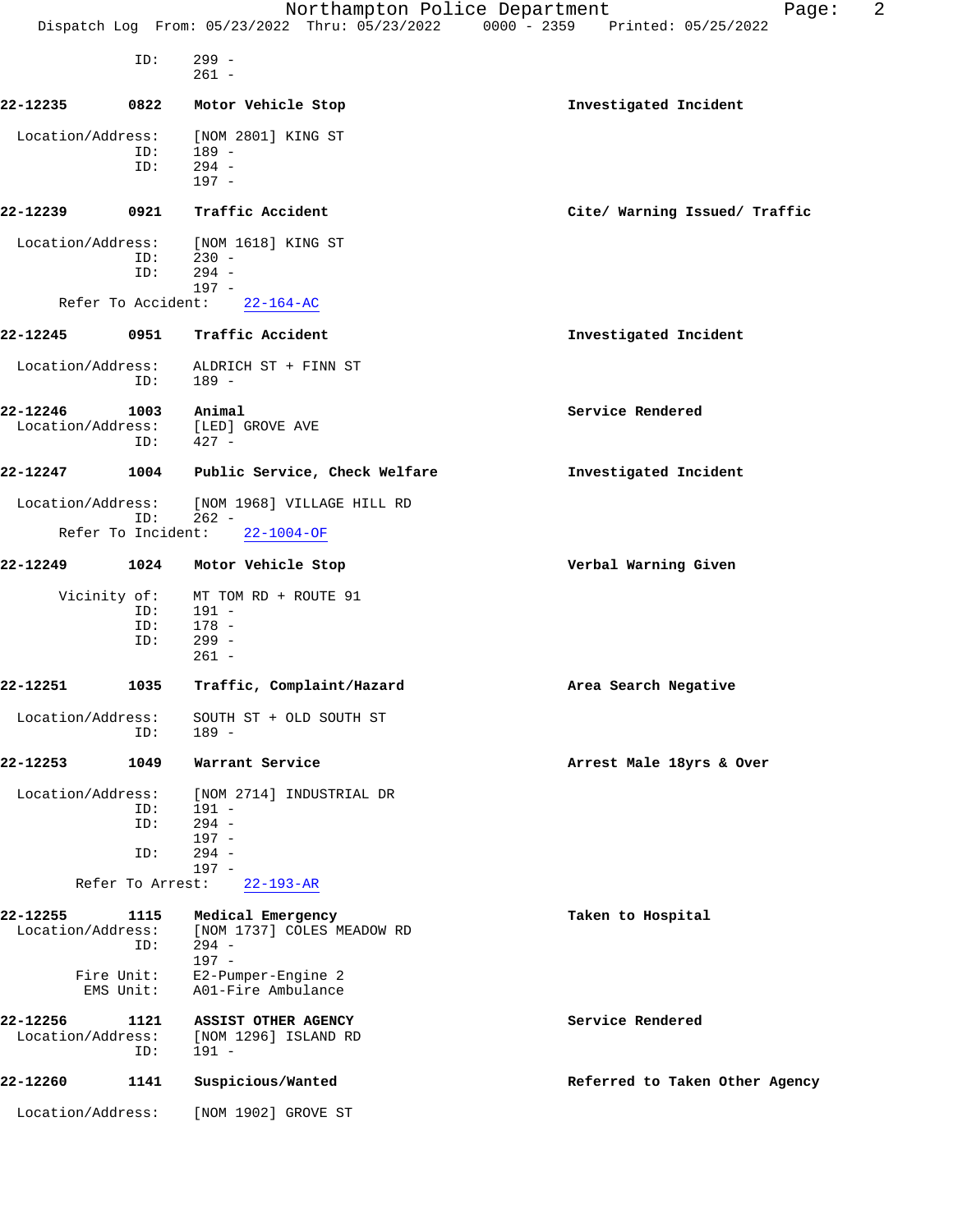|                                              |                                                                                        | Dispatch Log From: 05/23/2022 Thru: 05/23/2022                                                                                                                            | Northampton Police Department<br>$0000 - 2359$                                     | Printed: 05/25/2022                              | 3<br>Page: |
|----------------------------------------------|----------------------------------------------------------------------------------------|---------------------------------------------------------------------------------------------------------------------------------------------------------------------------|------------------------------------------------------------------------------------|--------------------------------------------------|------------|
| 22-12262                                     | 1155                                                                                   | Traffic Accident                                                                                                                                                          |                                                                                    | Investigated Incident                            |            |
| Location/Address:                            | ID:                                                                                    | [NOM 178] N KING ST<br>$189 -$                                                                                                                                            |                                                                                    |                                                  |            |
| 22-12264                                     | 1205                                                                                   | Traffic Enforcement/ Radar                                                                                                                                                |                                                                                    | Cite/ Warning Issued/ Traffic                    |            |
| Location/Address:                            | ID:                                                                                    | [LED] CHESTERFIELD RD + RESERVOIR RD<br>$299 -$<br>$261 -$                                                                                                                |                                                                                    |                                                  |            |
| 22-12266                                     | 1218                                                                                   | Disturbance                                                                                                                                                               |                                                                                    | Investigated Incident                            |            |
| Location/Address:                            | ID:                                                                                    | [NOM 1902] GROVE ST<br>$262 -$                                                                                                                                            |                                                                                    |                                                  |            |
| 22-12269                                     | 1301                                                                                   | Motor Vehicle Stop                                                                                                                                                        |                                                                                    | Cite/ Warning Issued/ Traffic                    |            |
| Location/Address:                            | ID:                                                                                    | [LED] HAYDENVILLE RD<br>$299 -$<br>$261 -$                                                                                                                                |                                                                                    |                                                  |            |
| 22-12270<br>Location/Address:                | 1315<br>ID:                                                                            | Damage/ Vandalism<br>[NOM 57] PROSPECT ST<br>$262 -$                                                                                                                      |                                                                                    | Report Done                                      |            |
| Refer To Incident:                           |                                                                                        | $22 - 1007 - OF$                                                                                                                                                          |                                                                                    |                                                  |            |
| 22-12271                                     | 1328                                                                                   | Suspicious/Wanted                                                                                                                                                         |                                                                                    | Investigated Incident                            |            |
| Location/Address:                            | ID:                                                                                    | STATE ST<br>$299 -$<br>$261 -$                                                                                                                                            |                                                                                    |                                                  |            |
| 22-12272                                     | 1330                                                                                   | Suspicious/Wanted                                                                                                                                                         |                                                                                    | Arrest Male 18yrs & Over                         |            |
| Location/Address:                            | ID:<br>ID:<br>ID:<br>ID:<br>ID:<br>ID:<br>ID:<br>ID:<br>ID:<br>ID:<br>Refer To Arrest: | [NOM 2496] CONZ ST<br>$186 -$<br>$191 -$<br>$294 -$<br>$197 -$<br>$179 -$<br>$171 -$<br>$299 -$<br>$261 -$<br>$243 -$<br>$277 -$<br>$199 -$<br>$277 -$<br>$22 - 194 - AR$ |                                                                                    |                                                  |            |
| Additional Activity:<br>Additional Activity: |                                                                                        |                                                                                                                                                                           | 05/23/2022 1503 Bartlett-8507, Jonathan<br>05/23/2022 1510 Kirchner -4182, Kenneth | Patrol 8 Hrs 10 Min<br>Patrol 3 Hrs 33 Min       |            |
| Additional Activity:<br>Additional Activity: |                                                                                        |                                                                                                                                                                           | 05/23/2022 1843 Kirchner -4182, Kenneth<br>05/23/2022 1500 Bartlett-8507, Jonathan | Other 1 Hrs 15 Min<br>Report Writing 0 Hrs 3 Min |            |
| 22-12273<br>Location/Address:                | 1336<br>ID:                                                                            | Animal<br>[NOM 188] CENTER ST<br>$427 -$                                                                                                                                  |                                                                                    | Report Done                                      |            |
| Refer To Incident:                           |                                                                                        | $22 - 1006 - OF$                                                                                                                                                          |                                                                                    |                                                  |            |
| 22-12274                                     | 1354                                                                                   | Traffic, Complaint/Hazard                                                                                                                                                 |                                                                                    | Area Search Negative                             |            |
| Location/Address:                            | ID:<br>ID:                                                                             | [LED] HAYDENVILLE RD<br>$262 -$<br>$204 -$                                                                                                                                |                                                                                    |                                                  |            |
| 22-12275                                     | 1403                                                                                   | Traffic Accident                                                                                                                                                          |                                                                                    | Investigated Incident                            |            |
| Location/Address:                            |                                                                                        | [NOM 810] MAIN ST                                                                                                                                                         |                                                                                    |                                                  |            |
| Refer To Accident:                           | ID:                                                                                    | $189 -$<br>$22 - 165 - AC$                                                                                                                                                |                                                                                    |                                                  |            |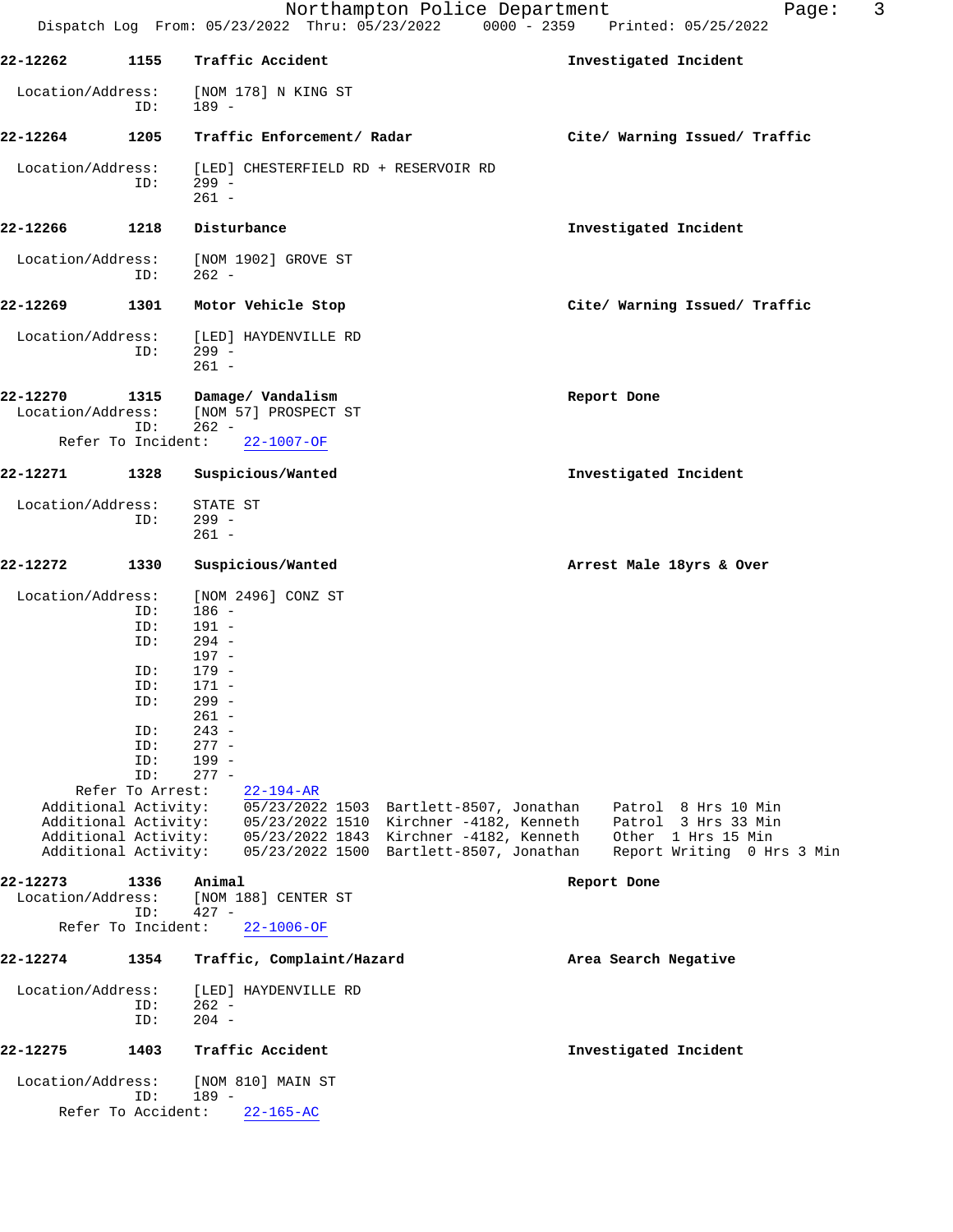|                   |                             | Northampton Police Department                                   | Page:                 |
|-------------------|-----------------------------|-----------------------------------------------------------------|-----------------------|
|                   |                             | Dispatch Log From: 05/23/2022 Thru: 05/23/2022<br>$0000 - 2359$ | Printed: 05/25/2022   |
| 22-12276          | 1406                        | Harassment / Stalking                                           | Service Rendered      |
| Location/Address: |                             | [NOM 1192] BRIDGE ST                                            |                       |
|                   | ID:                         | $294 -$<br>$197 -$                                              |                       |
| 22-12278          | 1409                        | STRUCTURE FIRE                                                  | Extinguished by N F D |
| Location/Address: | ID:                         | [NOM 24] LOCUST ST<br>$262 -$                                   |                       |
|                   | Fire Unit:                  | ALLHQUN-Pumper-All Headquarters Units                           |                       |
|                   | Fire Unit:                  | ALLFLUN-Pumper-All Florence Units                               |                       |
|                   | EMS Unit:                   | A02-Fire Ambulance                                              |                       |
|                   | Fire Unit:                  | E3-Pumper-Engine 3                                              |                       |
|                   | EMS Unit:                   | A04-Fire Ambulance                                              |                       |
|                   | Fire Unit:<br>Fire Unit:    | E2-Pumper-Engine 2<br>Ll-Aerial-Ladder 1                        |                       |
|                   | Fire Unit:                  | C4-Command-Car 4                                                |                       |
|                   | ID:                         | $294 -$                                                         |                       |
|                   |                             | $197 -$                                                         |                       |
|                   | Fire Unit:                  | MUTENG1-Pumper-HQ Mutual Aid Engine                             |                       |
|                   | Fire Unit:                  | C3-Staff-Car 3                                                  |                       |
|                   | ID:                         | $243 -$                                                         |                       |
|                   | ID:<br>Refer To Incident:   | $178 -$<br>$22 - 1010 - OF$                                     |                       |
|                   | Additional Activity:        | 05/23/2022 1511 Huertas-8267, Orlando                           | Patrol 1 Hrs 49 Min   |
|                   | Additional Activity:        | 05/23/2022 1512 Wojcicki - 5704, Garrett                        | Patrol 1 Hrs 48 Min   |
|                   |                             |                                                                 |                       |
| 22-12280          | 1423                        | Assault*                                                        | Report Done           |
| Location/Address: |                             | [NOM 188] CENTER ST                                             |                       |
|                   | ID:<br>Refer To Incident:   | $270 -$<br>$22 - 1008 - OF$                                     |                       |
|                   |                             |                                                                 |                       |
| 22-12281          | 1426                        | Suspicious/Wanted                                               | Area Search Negative  |
| Location/Address: |                             | [NOM 1320] POMEROY TER                                          |                       |
|                   | ID:                         | $191 -$                                                         |                       |
| 22-12282          | 1433                        | Traffic, Complaint/Hazard                                       | Service Rendered      |
| Location/Address: |                             | [FLR] MAPLE ST + PINE ST                                        |                       |
|                   | ID:                         | $277 -$                                                         |                       |
|                   | ID:                         | $204 -$                                                         |                       |
|                   | ID:<br>Additional Activity: | $287 -$<br>05/23/2022 1517 Moody 4391, Patrick                  | 0 Hrs 36 Min          |
|                   |                             |                                                                 |                       |
| 22-12284          | 1440                        | Suspicious/Wanted                                               | Area Search Negative  |
| Location/Address: |                             | DAMON RD                                                        |                       |
|                   | ID:                         | $191 -$                                                         |                       |
|                   | ID:                         | $277 -$                                                         |                       |
|                   |                             |                                                                 |                       |
|                   |                             |                                                                 |                       |

**22-12285 1510 Animal Service Rendered** Location/Address: [NOM 2892] OLANDER DR ID: 427 -

**22-12287 1543 Disturbance Peace Restored** Location/Address: [NOM 810] MAIN ST ID: 242 - ID: 277 -

22-12291 1609 Park and Walk **Service Rendered**  Location/Address: [NOM 7] CONZ ST ID: 277 -

**22-12292 1614 Damage/ Vandalism Report Done** Location/Address: HATFIELD ST ID: 210 -<br>ID: 287 - $287 -$  ID: 262 - ID: 186 - Refer To Incident: 22-1009-OF

**22-12293 1627 Traffic Accident Service Rendered**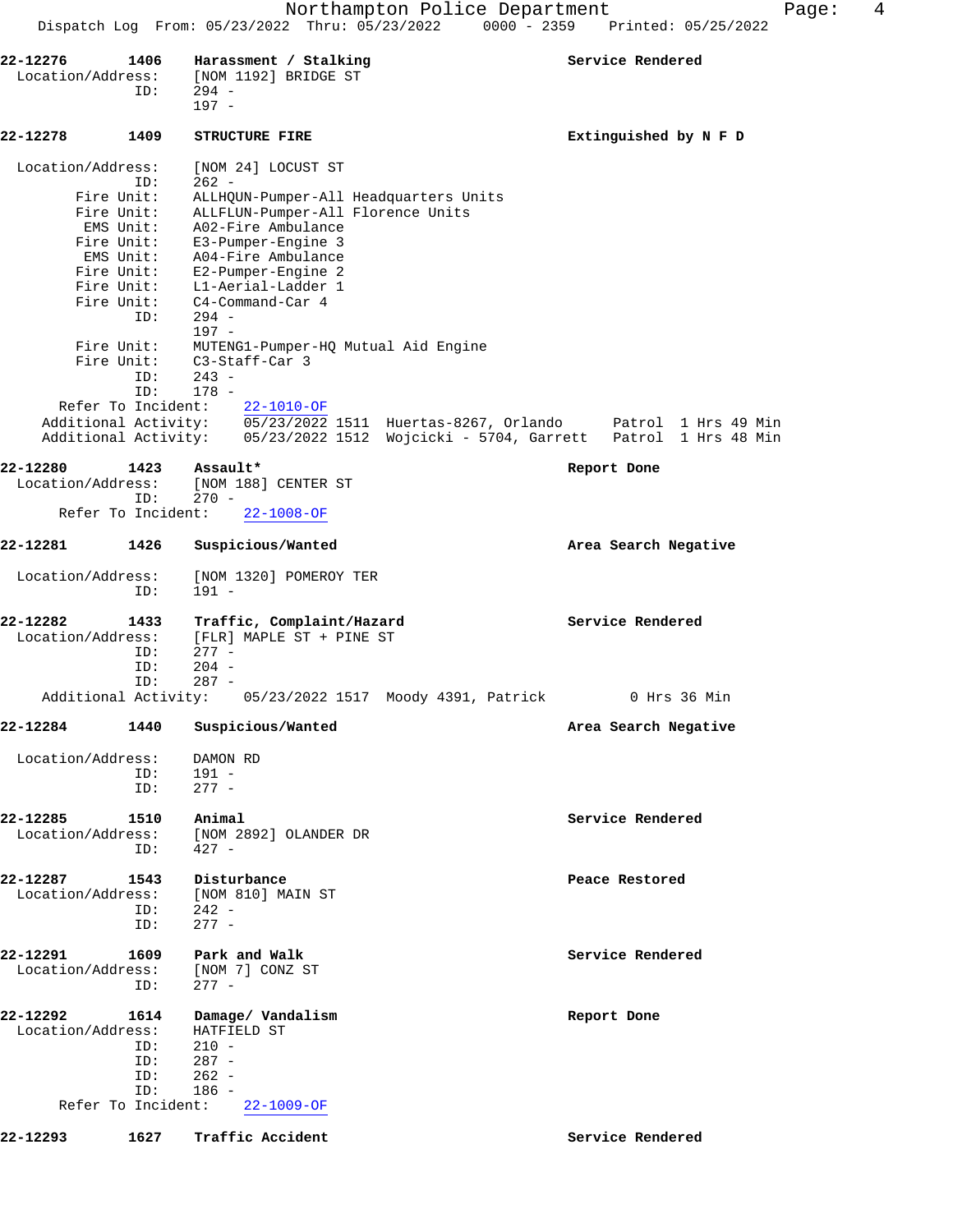|                               |                                   | Northampton Police Department<br>Dispatch Log From: 05/23/2022 Thru: 05/23/2022 0000 - 2359 Printed: 05/25/2022 |                          | 5<br>Page: |
|-------------------------------|-----------------------------------|-----------------------------------------------------------------------------------------------------------------|--------------------------|------------|
| Location/Address:             | ID:                               | [NOM 561] MAIN ST<br>$277 -$                                                                                    |                          |            |
| 22-12294                      | 1648                              | Suspicious/Wanted                                                                                               | Investigated Incident    |            |
| Location/Address:             | ID:                               | [NOM 375] PLEASANT ST<br>$242 -$                                                                                |                          |            |
| 22-12295                      | 1651<br>ID:<br>Refer To Incident: | Theft/ Larceny<br>Location/Address: [NOM 933] MAIN ST<br>$277 -$<br>$22 - 1011 - OF$                            | Report Done              |            |
| 22-12297                      |                                   | 1708 Motor Vehicle Stop                                                                                         | Verbal Warning Given     |            |
| Location/Address:             | ID:                               | [NOM 2404] KING ST<br>$242 -$                                                                                   |                          |            |
| 22-12299<br>Location/Address: | 1726<br>ID:                       | Building/ Property Check<br>[NOM 24] LOCUST ST<br>$178 -$                                                       | Service Rendered         |            |
| 22-12301                      | ID:                               | 1747 Property, Lost/Found<br>Location/Address: [FLR 240] MAIN ST<br>$210 -$                                     | Service Rendered         |            |
| 22-12304                      | 1812                              | Warrant Service                                                                                                 | Arrest Male 18yrs & Over |            |
| Location/Address:             | ID:<br>ID:<br>ID:                 | [FLR] GLENDALE RD<br>$186 -$<br>$210 -$<br>$287 -$<br>Refer To Arrest: 22-195-AR                                |                          |            |
| 22-12305                      | 1818<br>ID:                       | Traffic Enforcement/ Radar<br>Location/Address: [FLR] WESTHAMPTON RD + LOUDVILLE RD<br>$186 -$                  | Service Rendered         |            |
| 22-12306                      | ID:                               | 1827 Building/ Property Check<br>Location/Address: [NOM 24] LOCUST ST<br>$287 -$                                | Service Rendered         |            |
| 22-12308                      | 1837                              | Suspicious/Wanted                                                                                               | Investigated Incident    |            |
| Location/Address:             | ID:<br>ID:                        | [NOM 26] JACKSON ST<br>$287 -$<br>$242 -$                                                                       |                          |            |
| 22-12311<br>Location/Address: | 1904<br>ID:                       | Public Service, Check Welfare<br>[NOM 15] BRIDGE ST<br>$242 -$                                                  | Service Rendered         |            |
| 22-12315<br>Location/Address: | 1936<br>ID:                       | Public Service, Check Welfare<br>[NOM 28] ELM ST<br>$287 -$                                                     | Service Rendered         |            |
| 22-12318<br>Location/Address: | 2028<br>ID:<br>ID:                | Public Service, Check Welfare<br>[NOM 1027] BRIDGE ST<br>$186 -$<br>$204 -$<br>$262 -$                          | Taken to Hospital        |            |
| 22-12321                      | 2122                              | Trespassing/ Unwanted Guest                                                                                     | Investigated Incident    |            |
| Location/Address:             | ID:<br>ID:                        | [NOM 2713] PLEASANT ST<br>$186 -$<br>$204 -$<br>$262 -$                                                         |                          |            |
| 22-12324                      | 2311                              | Traffic Accident                                                                                                | Investigated Incident    |            |